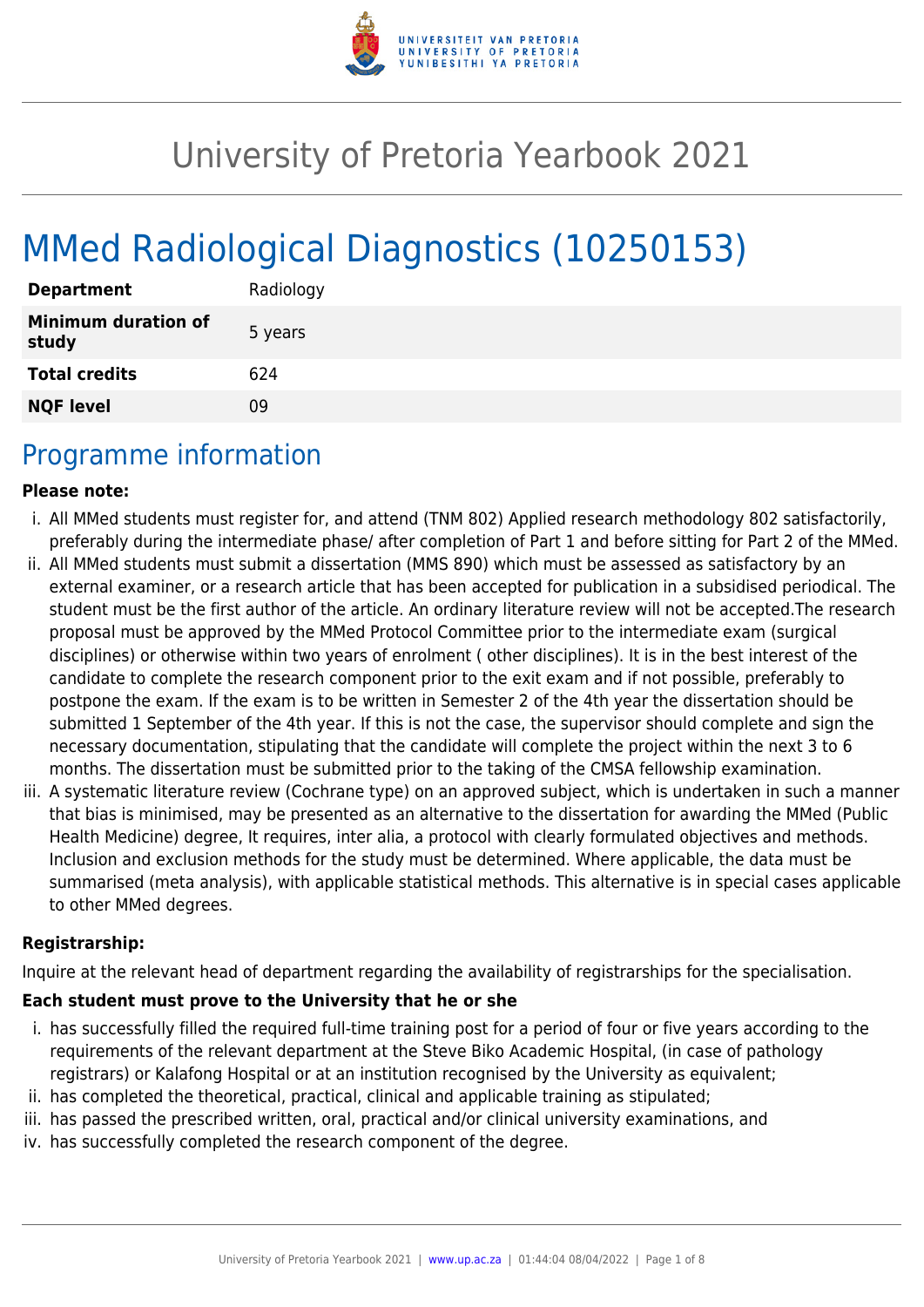

# Admission requirements

- 1. MBChB (or equivalent) degree **or** relevant medical degree with modules equivalent to at least the first two years of the MBChB degree
- 2. Currently registered as a physician with the Health Professions Council of South Africa (HPCSA) and must have been registered for at least one year

# Other programme-specific information

If this specialisation is followed after having obtained the MMed (Radiation Oncology), the duration of the programme will be three years.

**"Major subject"** refers to the recognised field of study in Medicine in which the student specialises. The study of the major subject extends over four or five years, as prescribed by the relevant department.

# Examinations and pass requirements

- i. The sequence of the examinations in the prerequisite subjects will be determined by the head of the department under which the major subject falls.
- ii. The nature, duration and time of the examinations in the prerequisite subjects are determined in cooperation with the heads of the departments under which the prerequisite subjects fall – with the proviso that, except in cases where stipulated otherwise, the examinations in the prerequisite subjects may be held at any time prior to or concurrently with the major subject. The examinations in the major subjects are held as follows:
- iii. In the case of four-year programmes: not before the end of the third year.
- iv. In the case of five-year programmes: not before the end of the fourth year.
- v. A minimum final mark of 50% is required by all departments to pass in a subject and in the clinical section of the examination, a subminimum of 50%. General Regulations apply.
- vi. A student is not admitted to the examination in a prerequisite subject (second examinations excluded) more than twice, nor is he or she admitted to the examination in the major subject more than twice.

**Note:** Certificates of satisfactory preparation and progress are required in respect of the fourth year of four-year programmes in which an examination is held at the end of the third year.

#### **Second examinations**

Second examinations for MMed students will only be held after at least six months have elapsed since the conclusion of the examination in which the student had failed.

#### **Rules governing the writing of the examinations of the College of Medicine of South Africa [CMSA]**

i. Only candidates who have met all requirements for the MMed degree except for the major subject (final examination), i.e. passed all prerequisite subjects (the latter to be interchangeable; can be passed either at the University or as primary and intermediary examinations at the College of Medicine of South Africa [CMSA], completed all practical, clinical and applicable training of four or five years as prescribed by the relevant academic department (continuous evaluation of the candidate, in an approved registrar post, by the head of department of the candidate); and completed the required research component for the degree in accordance with the Faculty Yearbook regulations, i.e. Applied research methodology 800 (TNM 800) and the dissertation (MMS 800) or an article (not an ordinary literature review) that has been accepted for publication in a subsidised periodical, will be allowed to write the college examination (exit examination), after which they will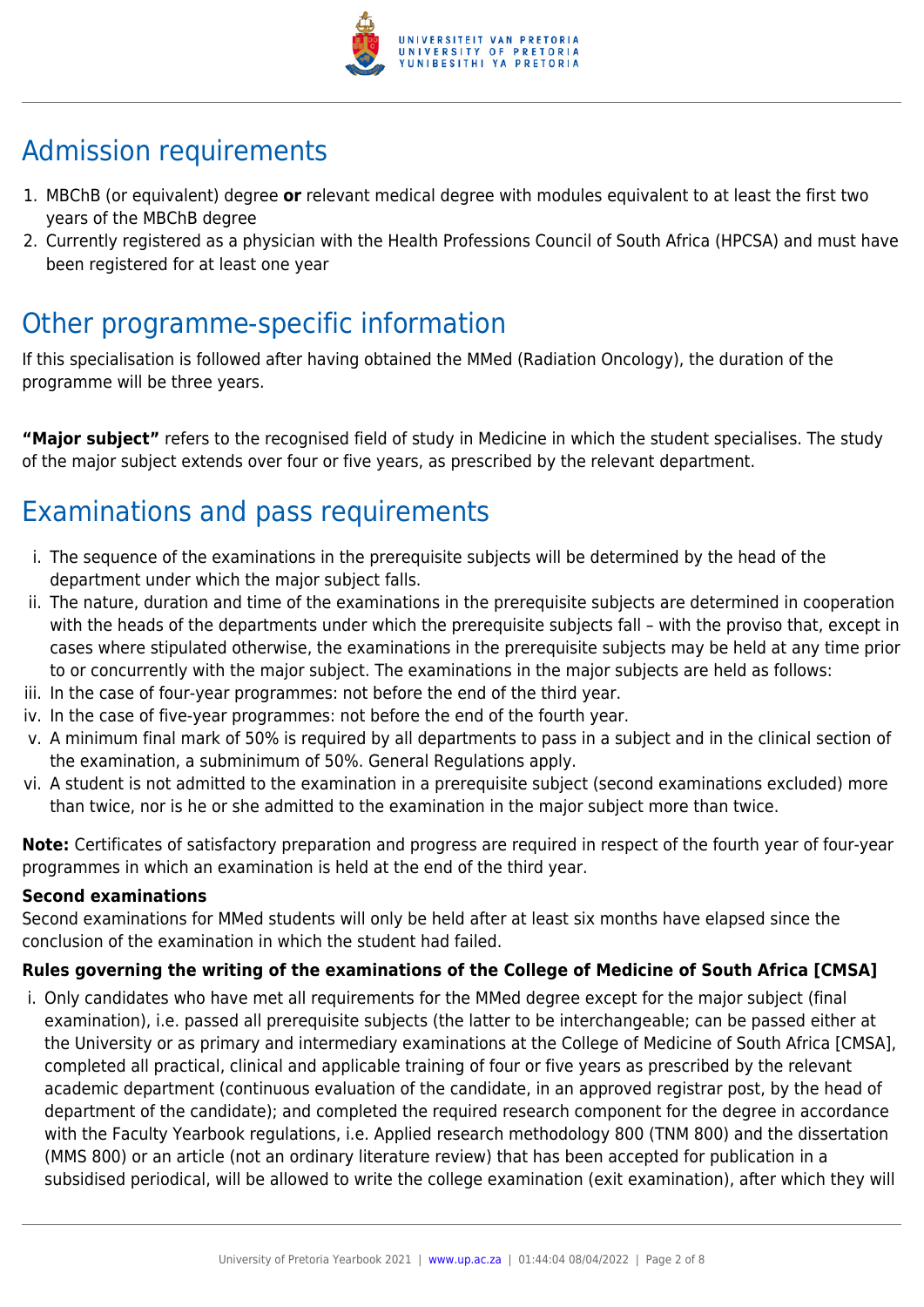

obtain both the CMSA fellowship and the MMed as specialist qualifications.

ii. The rules have been effective as from 1 January 2011. As a transitional measure, cases will be considered on an individual basis where necessary.

# Exemption

#### **Exemption**

- i. The Faculty Board may grant partial exemption from the training and work mentioned under par. (b) and (c)(i) and (ii) above on the grounds of comparable training and experience completed in another post or at another recognised institution – with the proviso that exemption from a maximum period of 18 months may be granted with regard to four-year and five-year programmes.
- ii. Exemption from a maximum of three years may be granted by the Department of Medical Oncology for the MMed in Medical Oncology [MMed(MedOnc)] on the grounds of the MMed(Int) or MMed(Paed) degree of this University, or experience recognised by the University as equivalent.
- iii. Specific prerequisite subjects must be passed within 24 months after commencement of the programme.

### Pass with distinction

The degree is conferred at the end of the prescribed training period (i.e. three, four or five years, respectively). The degree is conferred with distinction on a student who has obtained a final mark of at least 75% in his or her major subject.

### General information

#### **Registrars**

Departments expect registrars to participate increasingly in the examining and treatment of patients in the hospital, both in-patients and out-patients, as well as performing and interpreting tests in the laboratory (where applicable); initially under supervision and later increasingly at their own responsibility. Lectures/symposia with closely related departments are organised, as well as discussions of literature, etc.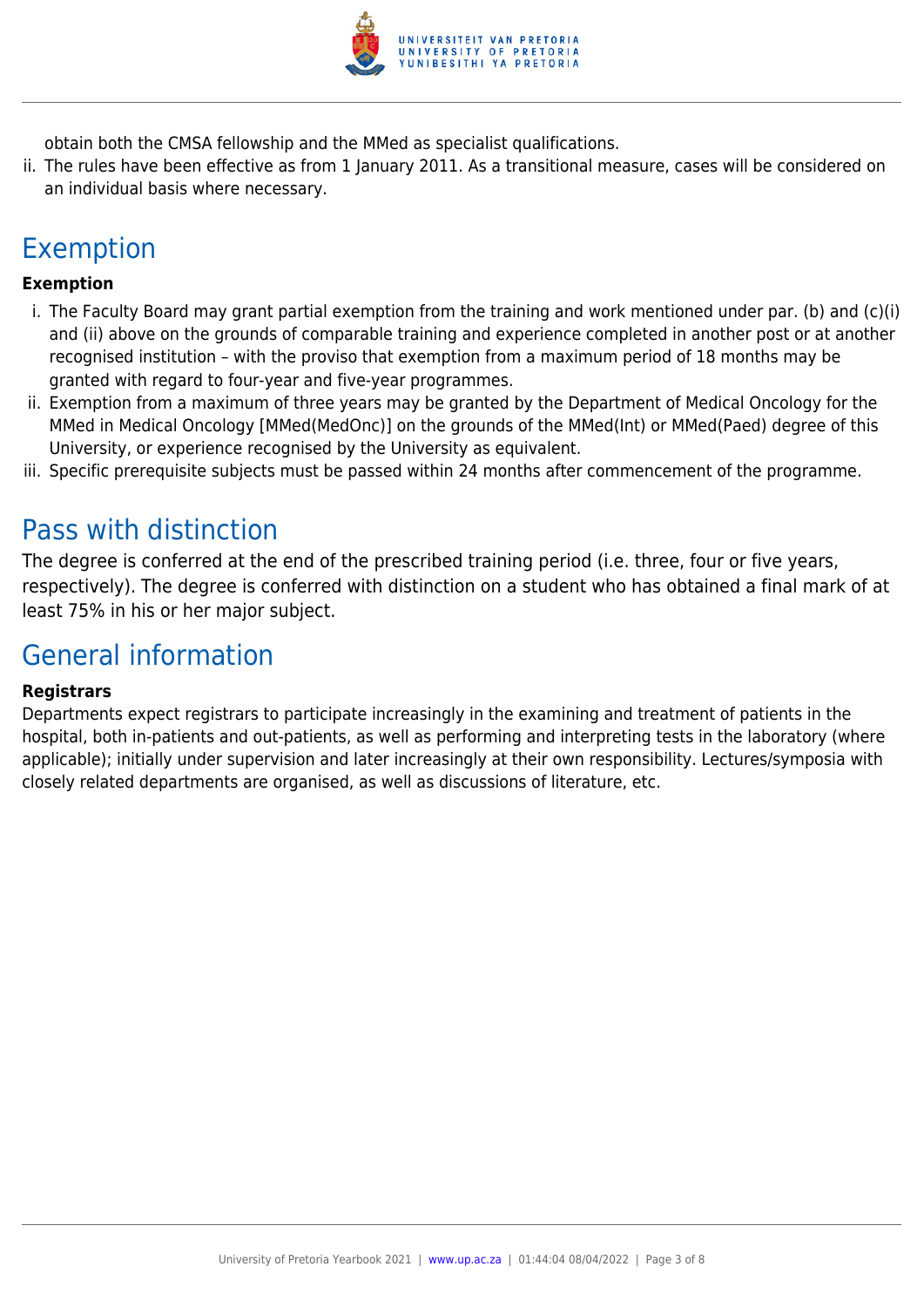

#### **Minimum credits: 624**

### **Core modules**

[Anatomy 808](https://www.up.ac.za/yearbooks/2021/modules/view/ANA 808) (ANA 808) - Credits: 36.00 [Anatomical pathology 807](https://www.up.ac.za/yearbooks/2021/modules/view/ANP 807) (ANP 807) - Credits: 36.00 [Physiology 801](https://www.up.ac.za/yearbooks/2021/modules/view/FSG 801) (FSG 801) - Credits: 36.00 [Medical physics 800](https://www.up.ac.za/yearbooks/2021/modules/view/MFK 800) (MFK 800) - Credits: 36.00 [Dissertation 890](https://www.up.ac.za/yearbooks/2021/modules/view/MMS 890) (MMS 890) - Credits: 180.00 [Radiological diagnostics 800](https://www.up.ac.za/yearbooks/2021/modules/view/RDD 800) (RDD 800) - Credits: 300.00 [Applied research methodology 802](https://www.up.ac.za/yearbooks/2021/modules/view/TNM 802) (TNM 802) - Credits: 0.00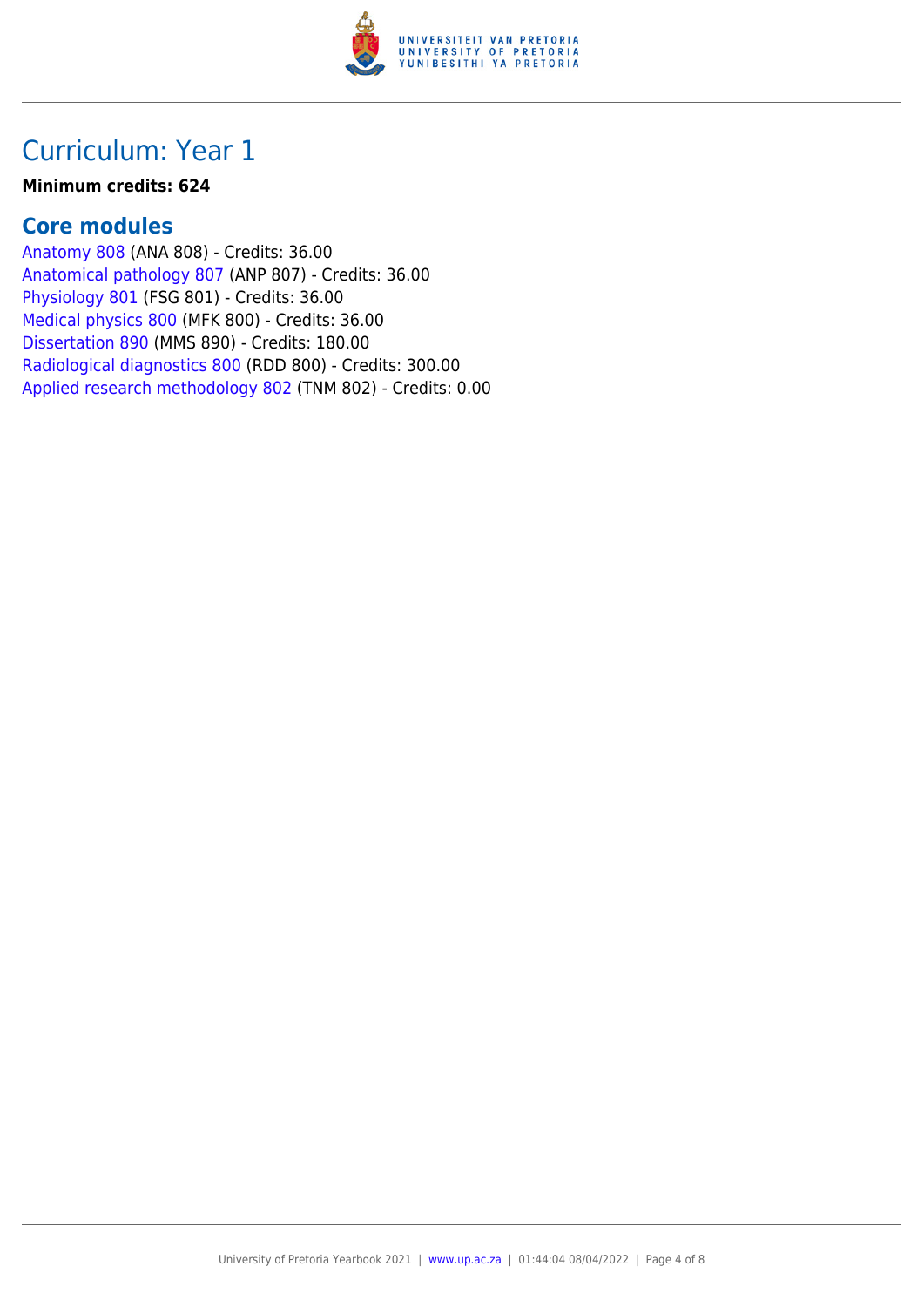

#### **Minimum credits: 624**

### **Core modules**

[Anatomy 808](https://www.up.ac.za/yearbooks/2021/modules/view/ANA 808) (ANA 808) - Credits: 36.00 [Anatomical pathology 807](https://www.up.ac.za/yearbooks/2021/modules/view/ANP 807) (ANP 807) - Credits: 36.00 [Physiology 801](https://www.up.ac.za/yearbooks/2021/modules/view/FSG 801) (FSG 801) - Credits: 36.00 [Medical physics 800](https://www.up.ac.za/yearbooks/2021/modules/view/MFK 800) (MFK 800) - Credits: 36.00 [Dissertation 890](https://www.up.ac.za/yearbooks/2021/modules/view/MMS 890) (MMS 890) - Credits: 180.00 [Radiological diagnostics 800](https://www.up.ac.za/yearbooks/2021/modules/view/RDD 800) (RDD 800) - Credits: 300.00 [Applied research methodology 802](https://www.up.ac.za/yearbooks/2021/modules/view/TNM 802) (TNM 802) - Credits: 0.00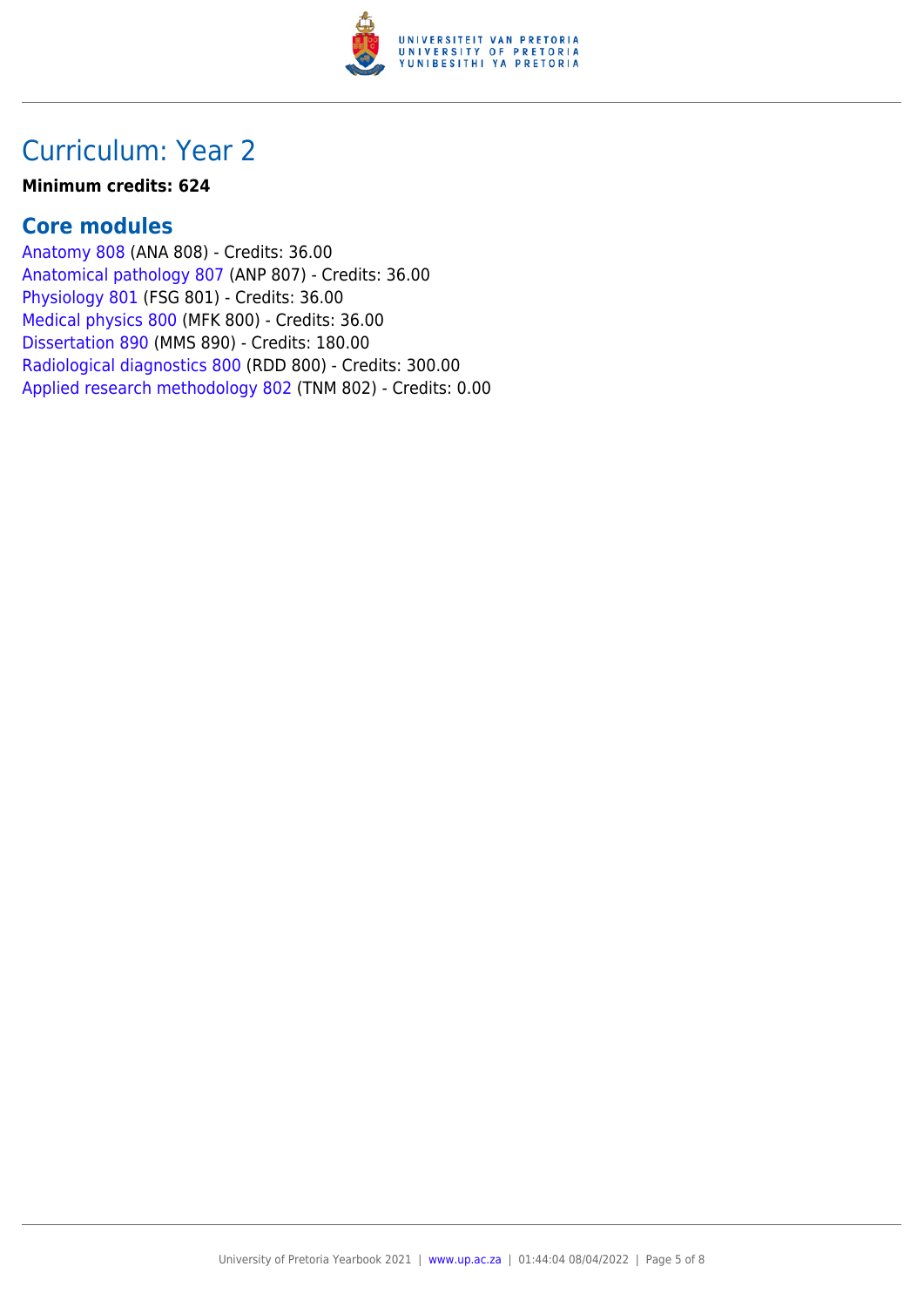

#### **Minimum credits: 624**

### **Core modules**

[Anatomy 808](https://www.up.ac.za/yearbooks/2021/modules/view/ANA 808) (ANA 808) - Credits: 36.00 [Anatomical pathology 807](https://www.up.ac.za/yearbooks/2021/modules/view/ANP 807) (ANP 807) - Credits: 36.00 [Physiology 801](https://www.up.ac.za/yearbooks/2021/modules/view/FSG 801) (FSG 801) - Credits: 36.00 [Medical physics 800](https://www.up.ac.za/yearbooks/2021/modules/view/MFK 800) (MFK 800) - Credits: 36.00 [Dissertation 890](https://www.up.ac.za/yearbooks/2021/modules/view/MMS 890) (MMS 890) - Credits: 180.00 [Radiological diagnostics 800](https://www.up.ac.za/yearbooks/2021/modules/view/RDD 800) (RDD 800) - Credits: 300.00 [Applied research methodology 802](https://www.up.ac.za/yearbooks/2021/modules/view/TNM 802) (TNM 802) - Credits: 0.00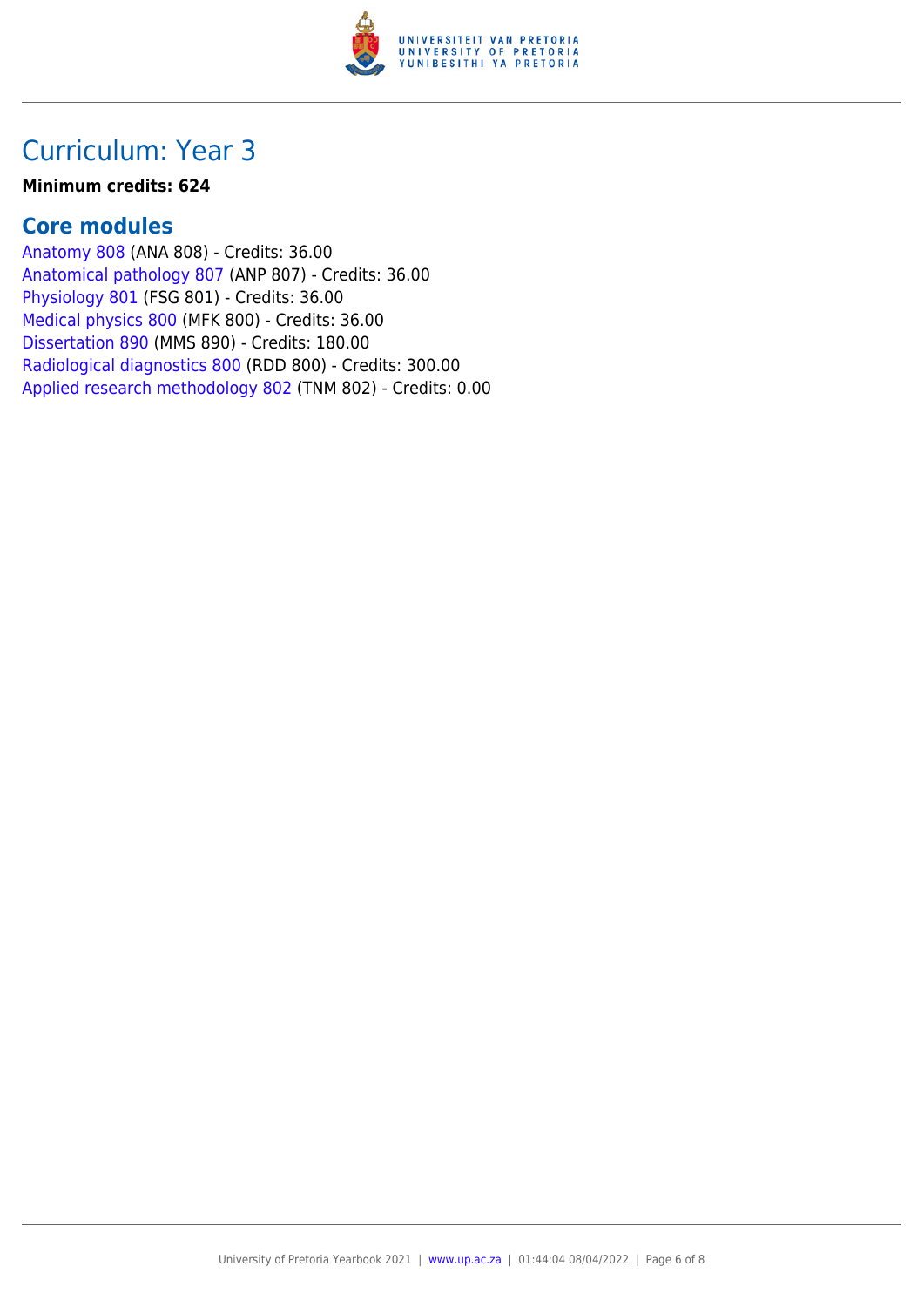

#### **Minimum credits: 480**

### **Core modules**

[Dissertation 890](https://www.up.ac.za/yearbooks/2021/modules/view/MMS 890) (MMS 890) - Credits: 180.00 [Radiological diagnostics 800](https://www.up.ac.za/yearbooks/2021/modules/view/RDD 800) (RDD 800) - Credits: 300.00 [Applied research methodology 802](https://www.up.ac.za/yearbooks/2021/modules/view/TNM 802) (TNM 802) - Credits: 0.00